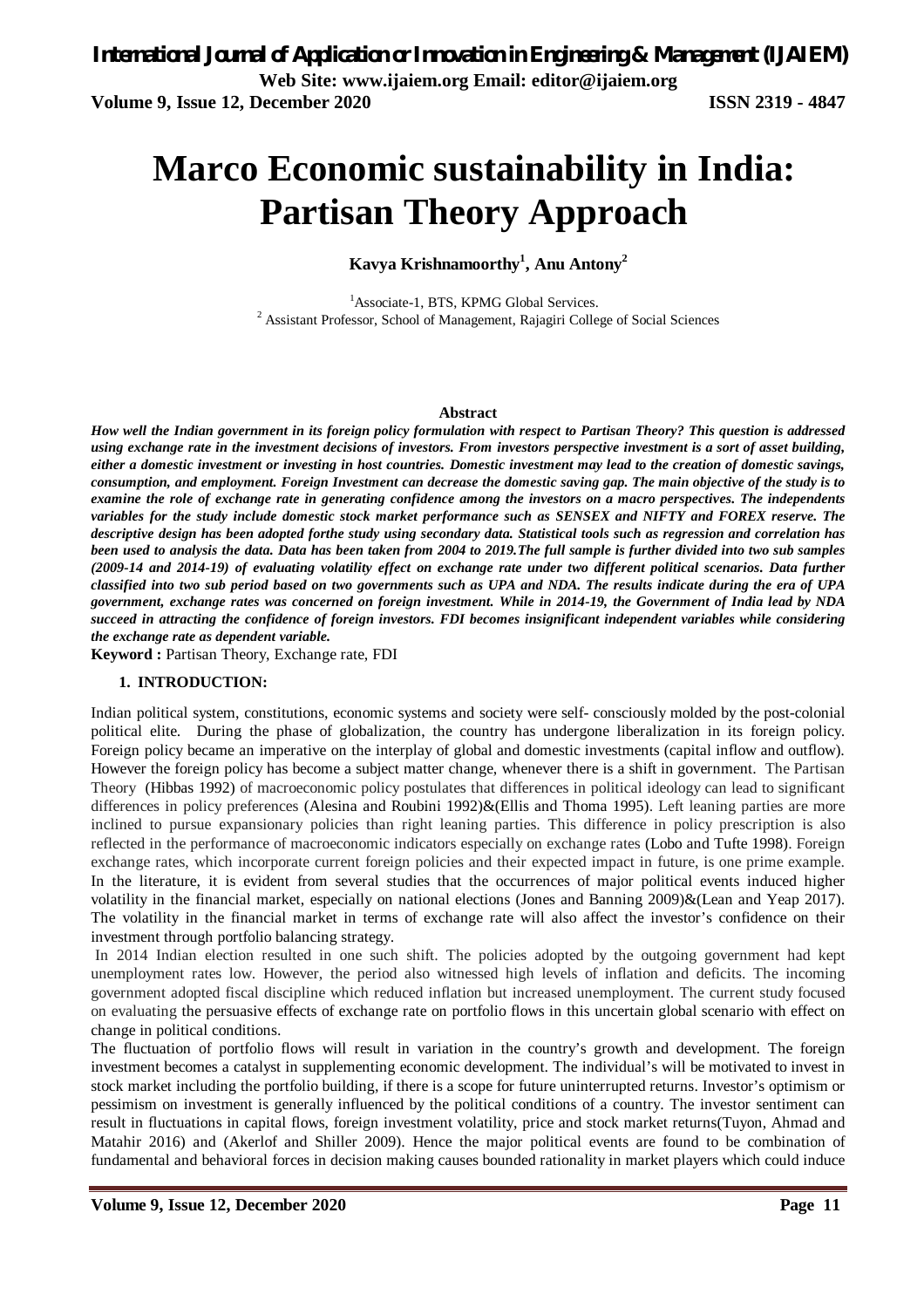#### **Volume 9, Issue 12, December 2020 ISSN 2319 - 4847**

uncertainty in the stock market(Jiun 2019). Investment to economic growth can be viewed either on domestic investment, i.e. investment in host countries stock markets or investing in different countries through FDI and FII.

The current economic policy of India is to attract for foreign investment. The UN Report of 2017-18, states that Foreign Direct Investment (FDI) to India grew by 6 per cent to USD 42 billion in 2018, with strong inflows in the manufacturing, communication and financial services sectors, and cross-border merger and acquisition activities, and India ranked among the top 20 host economies for FDI inflows in 2017-18. Greenfield investment in the country doubled to USD 56 billion in 2018, with projects in a number of manufacturing industries, including automotive, the report said<sup>1</sup>.

The present study is focused on analyzing the impact on exchange rate fluctuations during political shift in Indian economy. For this analysis, the questions addressed are threefold: First, whether the exchange rate fluctuations influence stock markets return such that it prices the exchange rate risk as a part of the market premium. Secondly, how the shocks in foreign exchange market affect this relationship. And finally, whether shift in government creates any changes in FII and FDI.

#### **2. TRENDS IN PORTFOLIO FLOWS TO INDIA**

Portfolio investment involves transfer of financial asset either by domestic or international individuals, enterprises and institution. It can be done either through direct investment to companies (through FDI) or indirectly through financial markets. (UNCTAD 1999). The main aim of the investor will be in building their portfolio either in Host County or foreign country to get the benefit of capital gain and to diversifying their investment for reducing risk of their portfolio. In order to attract the investment and to build the gap of domestic savings, a focused macro management is highly essential. The focused macro management should comprise monetary management which will have implication of capital inflows on foreign exchange reserve accumulation, sterilization and the exchange rate.

Initially India had a rigid Foreign exchange policy, which restricts many of foreign inflows. But later, the regulatory measures of SEBI became more liberal, which has increasinglyencouraged FIIs to invest in India<sup>2</sup>. However, in addition, the robust growth performance of theIndian economy and the resilience of the country in times of global crisis made India as one of the mostfavored destinations for investment. Presently, the insurance companies, banks,hedge funds, mutual funds, asset management companies and pension funds form the majority of FIIsinvesting in India.

#### **3. THEORETICAL MODEL-** *Portfolio balance framework*

The portfolio balance approach (PBA) postulates that the exchange rate of a country is determined by the process of portfolio balancing with an objective to maximize the return. This approach emphasis on behavioral model where currency inflow and outflow is based on the return on financial assets.

In our framework, we adapted the theoretical model developed by (Dua and Garg 2013). In the current study, we intent to analyses the effect of domestic (pull) and global (push) factors on capital flows. Pull factors represent country specific investment risk and returns which attract foreign investment and push factors representing global liquidity and other factors that push investment towards emerging economies. The model bifurcates the domestic factors into those that operate at country level and those that operate at asset / project level.

We considered the asset building as function of portfolio investment. In the change in the political environment, we are trying to establishing the effectiveness Foreign Exchange Management. Capital flows becomes as an outcome from an investment function. An investor, in turn will evaluate the opportunity cost of assets. This is the return that a foreign investor gets by investing in his own economy. And investors' financial and economic opportunities are evaluated using the function of stock market return.

To evaluate the effect of economic factors in host country, the variables such as changes in capital flow (by evaluating FII in equity), FDI, domestic stock market performance (SENSEX and NIFTY) and exchange rate are included.

#### **4. EMPIRICAL MODEL**

The portfolio balance framework categorizes the determinants of portfolio flows into factors that affect returns from investment in the host country, factors that affect creditworthiness of the host country and factors that affect returns from investment in the home country. Exchange rate is considered as the dependent variables for evaluating the portfolio balancing, there by asset building. Along with stock market performance, foreign exchange reserves and

<sup>1</sup>India remains preferred destination for FDI: RBI , published on 29<sup>th</sup> August 2018, : https://economictimes.indiatimes.com/news/economy/finance/india-remains-preferred-destination-for-fdirbi/articleshow/65593007.cms?utm\_source=contentofinterest&utm\_medium=text&utm\_campaign=cppst

<sup>2</sup> *The SEBI (Foreign Portfolio Investors) Regulations 2014 came into effect from 1 June 2014*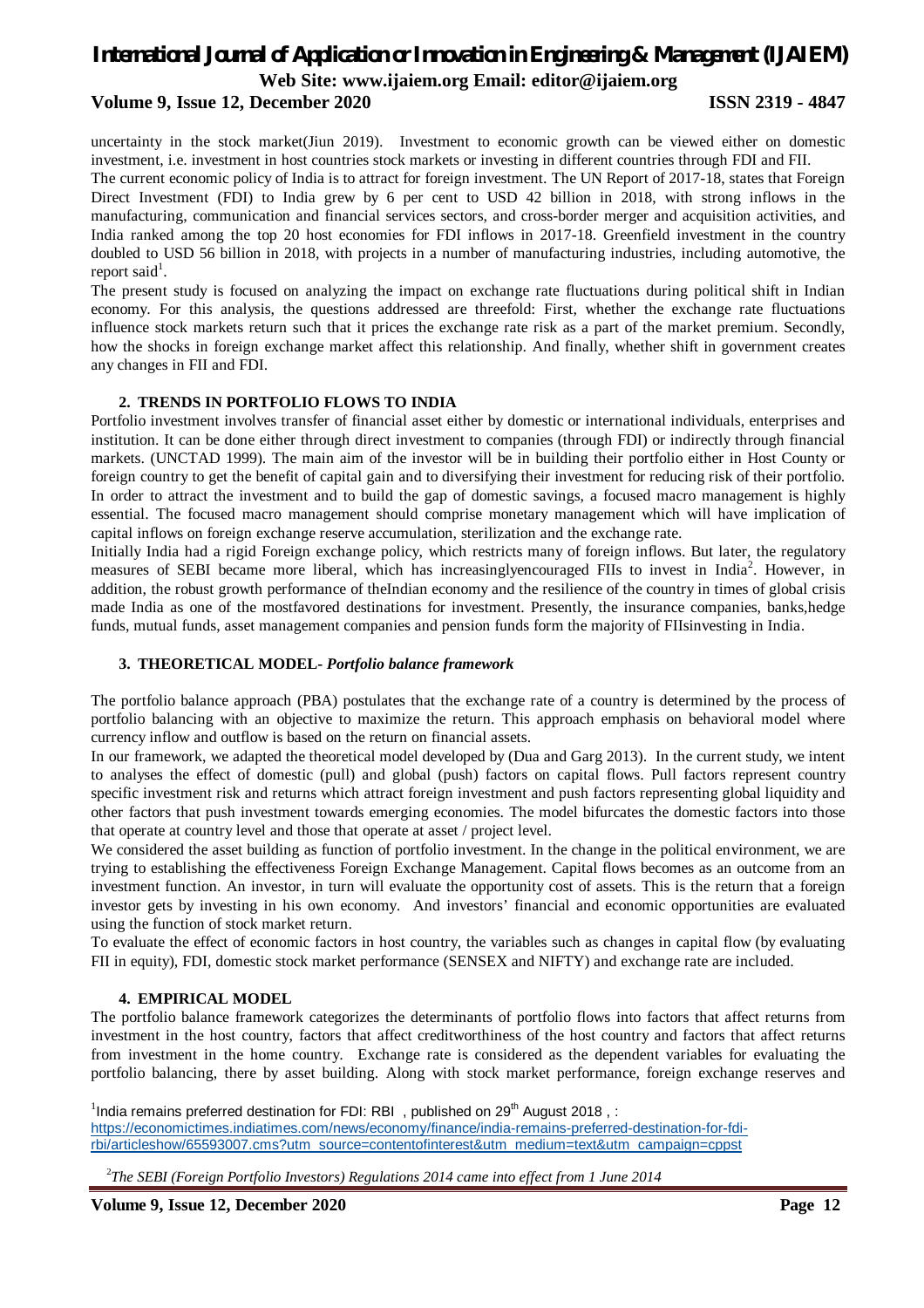# *International Journal of Application or Innovation in Engineering & Management (IJAIEM)*

**Web Site: www.ijaiem.org Email: editor@ijaiem.org**

#### **Volume 9, Issue 12, December 2020 ISSN 2319 - 4847**

portfolio flows (FII an FDI) is taken to estimate the empirical model. The model is tested using two time frame in order to analyses the effect of Partisan Theory in Indian Economy. The time frame was subdivided into two sub period based on political conditions. The regression equation framed for these two periods are as follows:

|  | $ER_{(2009-14)} = \alpha + \beta_1 * \text{Nifty} + \beta_2 * \text{Sensex} + \beta_3 * FR + \beta_4 * FH + \beta_5 * FDI + \sigma \dots \dots \dots \dots \dots \dots \dots \dots \dots \tag{1}$ |  |
|--|---------------------------------------------------------------------------------------------------------------------------------------------------------------------------------------------------|--|
|  | $ER_{(2014-2019)} = \alpha + \beta_1 * Nifty + \beta_2 * Sensex + \beta_3 * FR + \beta_4 * FII + \beta_5 * FDI + \sigma \dots \dots \dots \dots \dots \dots \tag{2}$                              |  |

1. The dependent variable for the study is exchange rate (ER). The exchange rate can be defined as the domestic currency price of a unit foreign currency. The exchange rate return series was calculated from the USD-INR monthly average currency rates collated from the RBI website.

2. Market index: Market index was measured based on monthly closing prices of Nifty(Nifty) and Sensex (Sensex)for the period from May 2009 to October 2019 were collected from the historical data of NSE India and BSE.

3. The study required the analysis of data relating to the inflow and outflow of FII investment in equity during the study period and also an analysis of general and broad based indices. In case of FIIs investments, monthly net investment in equity data had been obtained. Monthly data were considered appropriate and hence considered for this study.

4. FDI: This variable is used to test the investor confidence to invest in Indian financial market. The data was retrieved from RBI website on monthly basis.

5. Forex Reserve: In simplest terms foreign exchange reserves are the foreign currencies which are held by the central bank to support liabilities on the issued currency and also a way to influence the monetary policies of the country.

#### **5. METHODOLOGY**

The study uses secondary data for analysis. The data was collected from NSE, BSE and RBI website. The data on monthly adjusted closing pricing for the period of 2009-2019 were collected from BSE and NSE. A period of 10 years data (2009-10 to 2018-19) had been chosen for the study. Two sub periods wereidentified to analyses the trend. The time frame is further sub divided into two based on the political events of the country. The sub period was divided based on Partisan Theory(Hibbas 1992), in order to evaluate the economy in the regimes and its impact.

|  | Table 1 : Sample period |  |
|--|-------------------------|--|
|--|-------------------------|--|

| Sub periods | May 2009- May 2014                                    | June 2014 - Oct 2019      |
|-------------|-------------------------------------------------------|---------------------------|
| Rationale   | 2009 is considered as post financial   BJP government |                           |
|             | crisis period                                         | Change in economic policy |
|             | UPA government                                        | Make in India             |

As the first stage, the collected data was taken for data normalization. Data normalization is the process to keep the data within a certain range, 0 to 1. The data normalization has been done using the following equation:

$$
x_{new} = \frac{x - x_{min}}{x_{max} - x_{min}}
$$

……………………………………………………. (3)

*Where, Xnew- Normalized value of the input or output. Xmin-minimum value of original input | Xmax-maximum value of original input*

The descriptive statistics on the normalized data is given in Table 2. The values are between zero to one. Table 2 : Descriptive Statistics

|                      | 2009-14     |                   | 2014-19     |                   |
|----------------------|-------------|-------------------|-------------|-------------------|
| <b>Variables</b>     | <b>Mean</b> | <b>StdDeviatn</b> | <b>Mean</b> | <b>StdDeviatn</b> |
| <b>Exchange rate</b> | 0.328       | 0.271             | 0.470       | 0.232             |
| <b>NSE-Nifty</b>     | 0.581       | 0.184             | 0.497       | 0.283             |
| <b>BSE-SENSEX</b>    | 0.584       | .182              | 0.471       | 0.277             |
| <b>Forex Reserve</b> | 0.414       | 0.290             | 0.313       | 0.168             |
| <b>FII</b>           | 0.223       | 0.203             | 0.352       | 0.201             |
| <b>FDI</b>           | 0.240       | 0.222             | 0.351       | 0.238             |

#### **5.1 SAMPLE PERIOD**

a. 2009-2014: 2009 -14 was under the UPA Government and Dr. Manmohan Singh was the fourteenth Prime Minister of India. 2009 is considered as post crisis period. Dr Singh started his spell, when Indian economy wasfacing follow-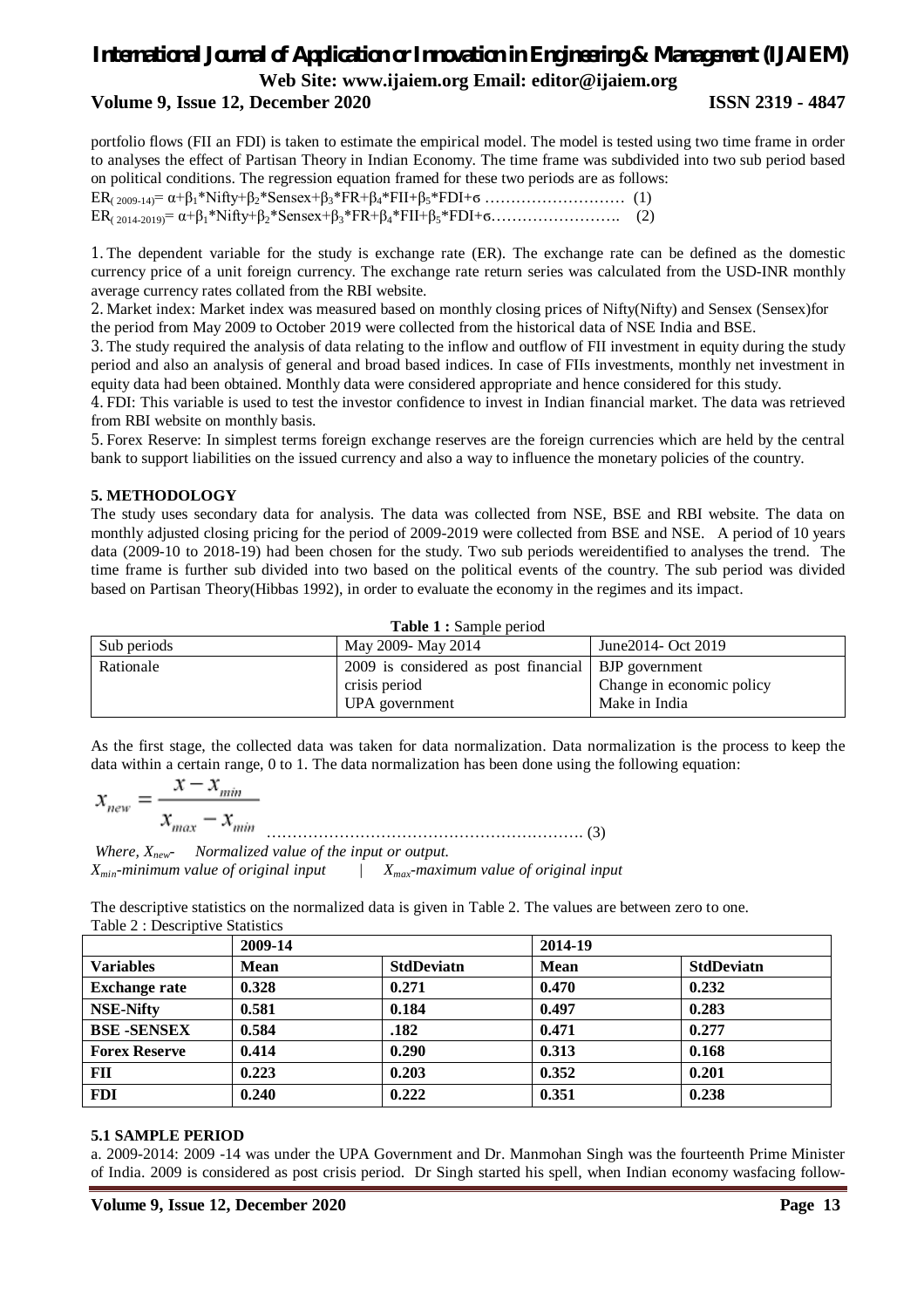### **Volume 9, Issue 12, December 2020 ISSN 2319 - 4847**

on effects of post crisis. The post crisis period was characterized by excessive risk aversion. This risk aversion among the investors had its implications for capital flows and the exchange rate of the rupee. Many corrective and stringent policy was adopted for stabilizing exchange market. For examples in 2013-14 , the US Federal Reserve's action indications of tapering of quantitative on the bond value has also affect India by sharp depreciation of the rupeeand thereby capital outflow . To restore stability in the foreign exchange market, the RBI hiked interest rates and compressed domestic money market liquidity. In August 2013, government introduced some measure such as hike in import duties on gold and silver. These measures resulted in reduction in the combined value of import of gold and silver by about 40 per cent in US dollar terms, which is largely reflected in the decline in share of valuables in the GDP (Economic Survey 2013-14).

b. 2014-2019: The second cycle of India , witnessed leadership under Shri Narendra Modi, which is characterized by a political shift. His government has introduced a series of policies and reforms on boosting investment and to strengthen the productivity. In 2004, government announced "Make in India "program in order to improve the ease of doing business in India and encourage foreign companies to manufacture products locally. In order to attract more foreign investment, the government liberalized the existing policy on FDI .The government has opened 25 industries to 100 per cent foreign direct investment; initiated programs in infra structural developments. The government has introduced many economic reforms with an objective to increase productivity and to streamline the procedural flows on approval for investment projects, reduce the burden of regulation on businesses and tackle official corruption. The government has made a number of interventions to cut red tapism – for example, reducing the discretion of federal labor inspectors, rationalizing the numerous overlapping labor regulations that employers were required to comply with, and simplifying environmental approval procedures for investment(Gupta S and S Gupta 2015). The reforms contributed to strong public investment and strengthening of business confidence. India's ranking in the World Bank's 'Ease of Doing Business' index increased to 100th in 2017 from 130th in 2016, a development cited by the government as evidence of the success of its reform program (PMINDIA 2017) ; (World Bank 2018).

#### **6. EMPIRICAL ANALYSIS**

#### **6.1 Foreign exchange Reserve**

In 2009, when UPA came into power the India's Foreign exchange reserve stood at INR1240441 and exchange rate was INR 59.335 against dollar. Over the next five years of the Manmohan Singh government, the foreign exchange reserves saw a fluctuating, but increasing growth.This means that the foreign exchange reserves saw a growth of 8.45 per cent in the five years of the UPA 2 government. During this period, the government underwent many economic uncertainties, where they forced to imposed restriction of capital outflows, steps to control inflation and high fluctuations in international oil prices.



In comparison to the Manmohan Singh-led UPA 2, foreign exchange reserves in the Narendra Modi government saw a growth of 16.86 per cent between 2014 and 2019. In the mid of 2014, international oil price fell sharply and controlled inflation due to previous government adopted measures, had given an added advantage to next Prime Minister of India Shri Narendra Modi. Therefore,in 2014, India's foreign exchange reserves were at \$3,40,000 million. The graph of foreign exchange reserves saw an upward trend, reaching \$4,20,000 million and then fell to \$3, 97,352 million at present. As the recovery was already in train, combined with series of new policy announcement, the Modi government succeed in contributing a rebound in consumer and business confidence regarding economic prospects of India (EconomicSurvey 2015-16).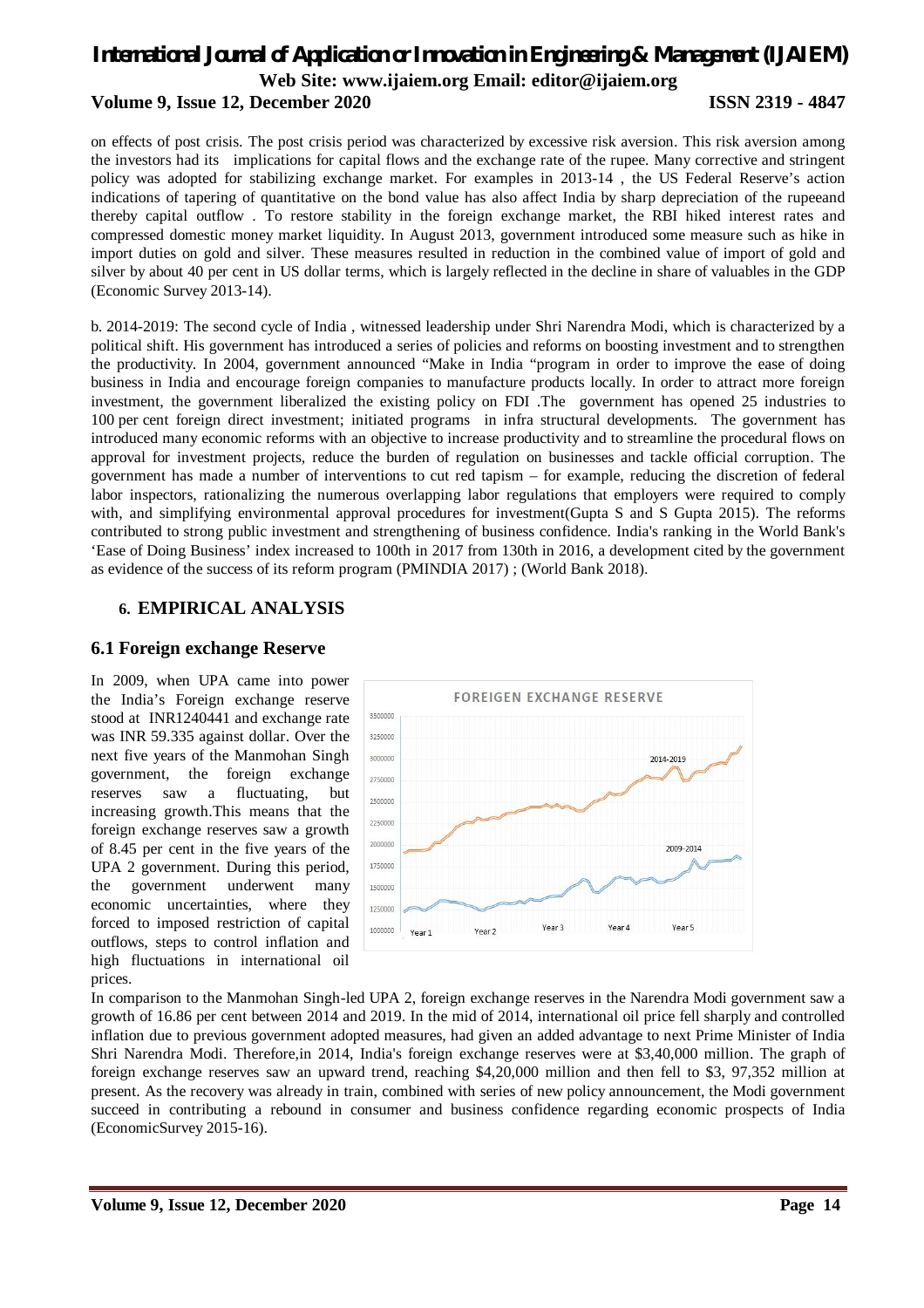**Volume 9, Issue 12, December 2020 ISSN 2319 - 4847**

#### **6.2 Exchange Rate**

When taking into account the rate of depreciation over a 5 year period, i.e, between 2009-2014 and 2014-19, the depreciation rate fell from 43.75% under the UPA government to 20.69% under the NDA government, a tremendous fall of more than 50%. A depreciation rate of 43.75%, as was the case under the UPA government from 2009-2013, is alarming for the Indian currency. This puts into serious doubt the veracity of the allegations made by leaders like Rahul Gandhi, whose party was in power during that period.



2013-14 witnessed a sharp depreciation of the rupee

in the initial part of the year with significant reserve drawdown, steps taken by the government and the Reserve Bank of India (RBI) resulted in a rise in the stock of foreign exchange reserves which was placed at US\$ 304.2 billion at end-March 2014 as against US\$ 292.0 billion at end-March 2013.

However, tremendous fall of rupee during 2014-19, was a clear indicator of the superior performance of the Rupee under the NDA government.

#### **6.3 Correlation Analysis and Regression Analysis**

In order to examine the association of exchange rate on other parameters of asset building, we conduct correlation analysis. Table 3, depicts the results of correlation

|                             |                      |                |                      |         | $\sqrt{2}$ |                      |                   |                      |         |            |
|-----------------------------|----------------------|----------------|----------------------|---------|------------|----------------------|-------------------|----------------------|---------|------------|
|                             | 2009-2014            |                |                      |         | 2014-2019  |                      |                   |                      |         |            |
|                             | NSE-<br><b>Nifty</b> | BSE-<br>Sensex | Forex<br>Reserv<br>e | FII     | <b>FDI</b> | NSE-<br><b>Nifty</b> | $BSE -$<br>Sensex | Forex<br>Reserv<br>e | FII     | <b>FDI</b> |
| co-efficient<br>Correlation | $.367**$             | $.371$ **      | $.905***$            | $-.099$ | .112       | $.574***$            | $.584***$         | $.830**$             | $.289*$ | .142       |
| Number of<br>observations   | 65                   | 65             | 65                   | 65      | 65         | 65                   | 65                | 65                   | 65      | 65         |

**Table 3:** Correlation effects of Exchange rate on other asset indicators

\*\*. Correlation is significant at the 0.01 level (2-tailed).

\*. Correlation is significant at the 0.05 level (2-tailed).

Table 3 shows the correlation effects of Exchange rate on other asset indicators taken for the study. During 2009-14, FII and FDI was not correlated to exchange rate. And FII was negatively correlated and found insignificant. During the 2009- 14, India witness volatility in exchange rate. In 2011, because of the hang over of financial crisis of 2008, the central government has resurrected a balanced fiscal consolidation for macroeconomic improvement (Union Budget 2011-12). During this period country faced a decline in rupee in conjunction with volatile capital flow. The government concentration was on infrastructure development, but there was procedural delay and land acquisition issues. The risk adverse appetite of investors of the global market has driven the rupee sharply lower against the dollar(Marino 2013). Later during the next government initial move was to make India more investor friendly. And their efforts helps in building the confidence of foreign investors.

Our empirical model was further tested using Simple Regression Equation. The results are exhibited in Table 4, shown below

| <b>Table4:</b> Regression results |  |
|-----------------------------------|--|
|                                   |  |

| Dependent Variable : Exchange Rate |                             |  |  |  |  |  |
|------------------------------------|-----------------------------|--|--|--|--|--|
| 2009-2014                          | 2014-2019                   |  |  |  |  |  |
| $F(5,59) = 138.744$                | $F(4,60) = 49.381$          |  |  |  |  |  |
| <i>Prob&gt;</i> $F = 0.000$        | <i>Prob&gt;</i> $F = 0.000$ |  |  |  |  |  |
| $R$ -squared $= 0.922$             | $R$ -squared $= 0.807$      |  |  |  |  |  |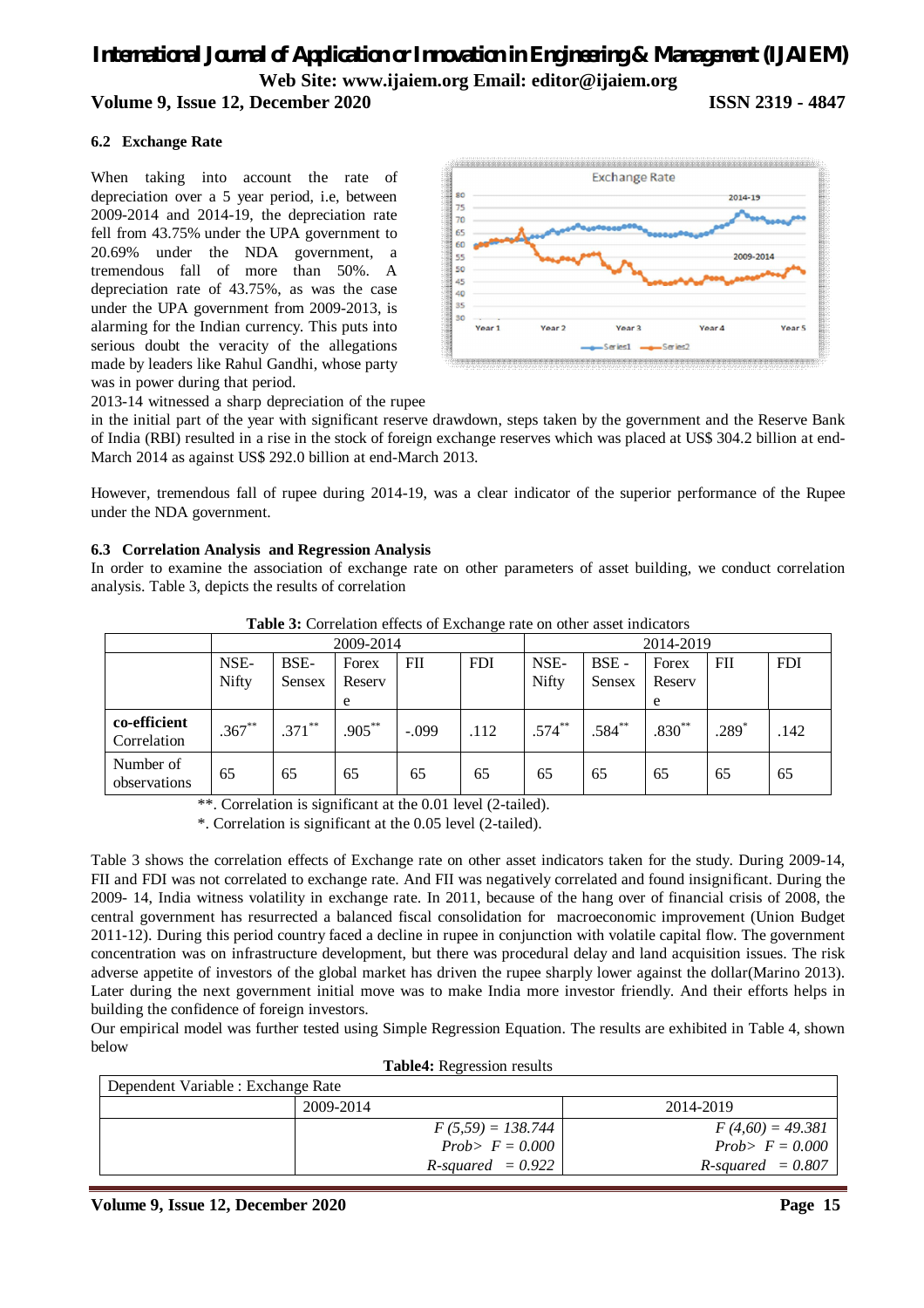**Volume 9, Issue 12, December 2020 ISSN 2319 - 4847**

|                      | Adj R square = $0.915$ |          |       | Adj R square = $0.791$ |          |       |
|----------------------|------------------------|----------|-------|------------------------|----------|-------|
| Independent Variable | <b>B</b> eta           | T value  | Sig   | <b>B</b> eta           | T value  | Sig   |
|                      | Coefficient            |          |       | Coefficient            |          |       |
| NSE-Nifty            | $-1.864$               | $-1.947$ | 0.056 | $-2.180$               | $-4.199$ | 0.000 |
| <b>BSE-SENSEX</b>    | 1.444                  | 2.494    | 0.040 | 1.748                  | 3.371    | 0.001 |
| <b>Forex Reserve</b> | 0.910                  | 16.610   | 0.000 | 1.810                  | 11.501   | 0.000 |
| FII                  | $-0.987$               | $-4.502$ | 0.000 | 0.012                  | 0.172    | .864  |
| <b>FDI</b>           | 0.859                  | 3.798    | 0.000 | $-0.181$               | $-0.72$  | .0471 |

The fundamental idea behind the Partisan theory was to test reforms measures of two opposing parties. From the simple regression analysis using Exchange Rate as dependent variable, the theory was statistically tested showing the major difference. The regression model was accepted with high R-squared value and statistical signification (p value =0.000). During 2009-2014, as because of many structural deficiency coined with international volatility in Forex market has affected the UPA government (2009-14) forex reserves. Therefore, any shift in exchange rate start affecting capital inflows and outflows (e.g.:FII, FDI). Depreciation on India Rupee was more pronounced in June and August 2013. This has moderated the capital flows, even though government increased its foreign exchange reserves (ECONOMIC SURVEY 2013-14) excess of 5 per cent on a month-on-month basis. But the average exchange rate further declined to a level of INR 63.75 per US dollar in September 2013. During 2013, in order to boost capital blows,government intervene through it to reduce CAD, in which, the rupee rebounded to reach an average level of INR 61.62 per US dollar in October 2013. Subsequently, the rupee was range bound and stable in 2013-14. The exchange rate in 2014-15 thus reflects similar pattern as in the latter half of 2013-14, with the surge in foreign institutional investment (FII) flows impacting the foreign exchange and equity markets favorably; but the rupee appreciation has been limited relative to the rise in equity indices.

The result of 2014-2019 is consistent to theory of Portfolio Balance approach. This approach emphasis on behavioral model where currency inflow and outflow is based on the return on financial assets. However foreign investment on equity found to be insignificant. The foreign component of fixed investment, FDI and FII flows are expected to be negatively related to the volatility of exchange rate, measured by its coefficient of variation. This is because the returns that the foreign investors actually realize are in foreign currency terms, which depend on the exchange rate. If the volatility of the exchange rate is higher, it may decrease the growth of foreign inflows. It is seen that the relationship between growth in FDI and volatility of exchange rate is weak suggesting that foreign investors in projects have other considerations as well. On the other hand, a negative relationship, is seen between FII inflows during 2009-14, FDI during 2014-19 and volatility of exchange rate. The negative relationship suggests that the portfolio investments which are generally short term investments are more affected by the volatility in exchange rate, as compared to FDI flows, which are generally for longer duration. Moreover any fluctuations in exchange rate is not affecting foreign flows during 2009-14. This signifies the structural change in political scenario based on Partisan Theory.

#### **7. CONCLUSIONS.**

During 2014-19, the Government accomplished in reducing economic policy uncertainty. During 2018-19, Indian rupee traded with a depreciating trend against US dollar and touched INR 74.4 per US dollar in October 2018 before recovering to INR 69.2 per US dollar at end March 2019. Rupee depreciated in the first half of the year due to concerns related to widening of CAD owing to rising crude oil prices coupled with tighter financial conditions in US caused by increase in Federal Funds rate by the US Federal Reserve. However, rupee performed better than some of the other major emerging market currencies,(e.g.: Argentine Peso, Turkish Lira, Brazilian Real, and Russian Ruble).

Foreign Direct Investment (FDI) inflows grew by 14.2 per cent in 2018- 19. Among the top sectors attracting FDI equity inflows, services, automobiles and chemicals were the major categories. By and large, FDI inflows have been growing at a high rate since 2015-16 . This pick-up indicates the improvement in confidence of the foreign investors in the Indian economy.

A couple of other factors also contributed to stronger economic conditions. Beginning in mid 2014, international oil prices fell sharply, eroding much of the steady increase that had occurred since the GFC. The unwinding of the associated negative terms of trade shock supported growth, while easing pressure on inflation, the budget deficit and the current account. In late 2014, the government of Prime Minister Narendra Modi (elected in April of that year) took advantage of falling global oil prices to abolish diesel subsidies. In addition, the new administration announced measures to boost investment, plans to build national infrastructure, develop capacity in manufacturing and introduce a